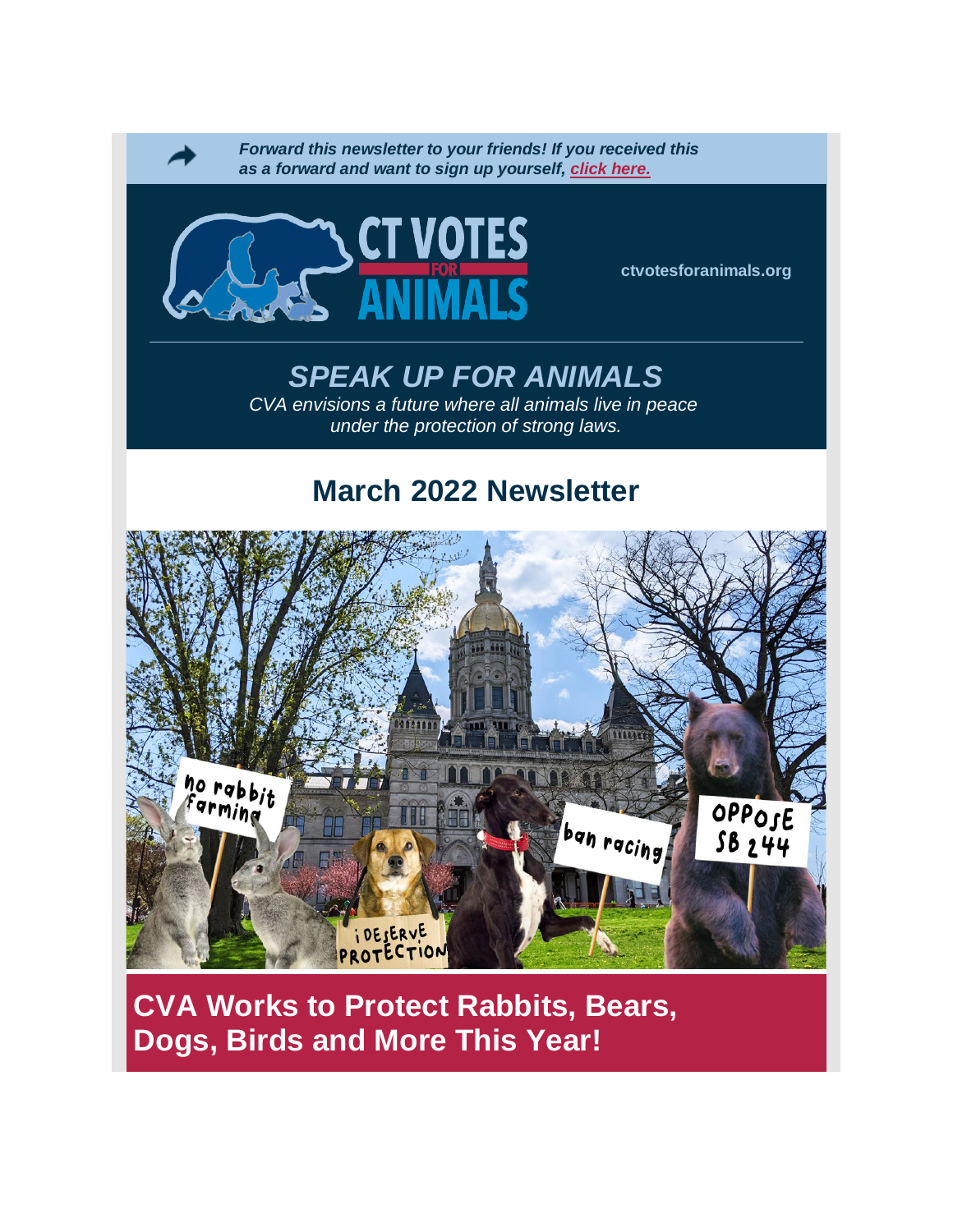For a short session, a number of animal-related bills have made it to the fore – if not yet the floor – of the CT General Assembly. Some are familiar, some are new, most are backed by CVA except allowing a bear hunt and processing rabbits for food in CT. Many of our supporters have joined in providing testimony for committee hearings on seven different proposals. Click on the links to see CVA's position statements or read more in the articles below.

- [Prohibit the Use of Wild Animals in Traveling Circuses](https://click.everyaction.com/k/43276107/336510006/1510104784?nvep=ew0KICAiVGVuYW50VXJpIjogIm5ncHZhbjovL3Zhbi9FQS9FQTAwNy8xLzg3MzIxIiwNCiAgIkRpc3RyaWJ1dGlvblVuaXF1ZUlkIjogIjZmMGZiNjkxLWIxYWEtZWMxMS05OTdlLTI4MTg3OGI4M2Q4YSIsDQogICJFbWFpbEFkZHJlc3MiOiAiamJhc2lsZTA2NDM3QGdtYWlsLmNvbSINCn0%3D&hmac=S5DAZH3bqICnss6vyhR4oCRCHX5VUY4nn94TW9jEdPo=&emci=4561535d-afa0-ec11-a22a-281878b85110&emdi=6f0fb691-b1aa-ec11-997e-281878b83d8a&ceid=11682714) [\(HB 5293\)](https://click.everyaction.com/k/43276108/336510008/-1388660847?nvep=ew0KICAiVGVuYW50VXJpIjogIm5ncHZhbjovL3Zhbi9FQS9FQTAwNy8xLzg3MzIxIiwNCiAgIkRpc3RyaWJ1dGlvblVuaXF1ZUlkIjogIjZmMGZiNjkxLWIxYWEtZWMxMS05OTdlLTI4MTg3OGI4M2Q4YSIsDQogICJFbWFpbEFkZHJlc3MiOiAiamJhc2lsZTA2NDM3QGdtYWlsLmNvbSINCn0%3D&hmac=S5DAZH3bqICnss6vyhR4oCRCHX5VUY4nn94TW9jEdPo=&emci=4561535d-afa0-ec11-a22a-281878b85110&emdi=6f0fb691-b1aa-ec11-997e-281878b83d8a&ceid=11682714)
- [Expanded Killing of "Nuisance Wildlife" --](https://click.everyaction.com/k/43276109/336510011/1001146442?nvep=ew0KICAiVGVuYW50VXJpIjogIm5ncHZhbjovL3Zhbi9FQS9FQTAwNy8xLzg3MzIxIiwNCiAgIkRpc3RyaWJ1dGlvblVuaXF1ZUlkIjogIjZmMGZiNjkxLWIxYWEtZWMxMS05OTdlLTI4MTg3OGI4M2Q4YSIsDQogICJFbWFpbEFkZHJlc3MiOiAiamJhc2lsZTA2NDM3QGdtYWlsLmNvbSINCn0%3D&hmac=S5DAZH3bqICnss6vyhR4oCRCHX5VUY4nn94TW9jEdPo=&emci=4561535d-afa0-ec11-a22a-281878b85110&emdi=6f0fb691-b1aa-ec11-997e-281878b83d8a&ceid=11682714) including Bears --: That Cause [Damage to Poultry, Livestock and Bees](https://click.everyaction.com/k/43276109/336510011/1001146442?nvep=ew0KICAiVGVuYW50VXJpIjogIm5ncHZhbjovL3Zhbi9FQS9FQTAwNy8xLzg3MzIxIiwNCiAgIkRpc3RyaWJ1dGlvblVuaXF1ZUlkIjogIjZmMGZiNjkxLWIxYWEtZWMxMS05OTdlLTI4MTg3OGI4M2Q4YSIsDQogICJFbWFpbEFkZHJlc3MiOiAiamJhc2lsZTA2NDM3QGdtYWlsLmNvbSINCn0%3D&hmac=S5DAZH3bqICnss6vyhR4oCRCHX5VUY4nn94TW9jEdPo=&emci=4561535d-afa0-ec11-a22a-281878b85110&emdi=6f0fb691-b1aa-ec11-997e-281878b83d8a&ceid=11682714)[.\(](https://click.everyaction.com/k/43276110/336510014/1001146442?nvep=ew0KICAiVGVuYW50VXJpIjogIm5ncHZhbjovL3Zhbi9FQS9FQTAwNy8xLzg3MzIxIiwNCiAgIkRpc3RyaWJ1dGlvblVuaXF1ZUlkIjogIjZmMGZiNjkxLWIxYWEtZWMxMS05OTdlLTI4MTg3OGI4M2Q4YSIsDQogICJFbWFpbEFkZHJlc3MiOiAiamJhc2lsZTA2NDM3QGdtYWlsLmNvbSINCn0%3D&hmac=S5DAZH3bqICnss6vyhR4oCRCHX5VUY4nn94TW9jEdPo=&emci=4561535d-afa0-ec11-a22a-281878b85110&emdi=6f0fb691-b1aa-ec11-997e-281878b83d8a&ceid=11682714)SB 244)
- [Require Adequate Shelter for Dogs During Weather Advisories](https://click.everyaction.com/k/43276112/336510018/352499008?nvep=ew0KICAiVGVuYW50VXJpIjogIm5ncHZhbjovL3Zhbi9FQS9FQTAwNy8xLzg3MzIxIiwNCiAgIkRpc3RyaWJ1dGlvblVuaXF1ZUlkIjogIjZmMGZiNjkxLWIxYWEtZWMxMS05OTdlLTI4MTg3OGI4M2Q4YSIsDQogICJFbWFpbEFkZHJlc3MiOiAiamJhc2lsZTA2NDM3QGdtYWlsLmNvbSINCn0%3D&hmac=S5DAZH3bqICnss6vyhR4oCRCHX5VUY4nn94TW9jEdPo=&emci=4561535d-afa0-ec11-a22a-281878b85110&emdi=6f0fb691-b1aa-ec11-997e-281878b83d8a&ceid=11682714) (HB [5170\)](https://click.everyaction.com/k/43276113/336510028/1618625839?nvep=ew0KICAiVGVuYW50VXJpIjogIm5ncHZhbjovL3Zhbi9FQS9FQTAwNy8xLzg3MzIxIiwNCiAgIkRpc3RyaWJ1dGlvblVuaXF1ZUlkIjogIjZmMGZiNjkxLWIxYWEtZWMxMS05OTdlLTI4MTg3OGI4M2Q4YSIsDQogICJFbWFpbEFkZHJlc3MiOiAiamJhc2lsZTA2NDM3QGdtYWlsLmNvbSINCn0%3D&hmac=S5DAZH3bqICnss6vyhR4oCRCHX5VUY4nn94TW9jEdPo=&emci=4561535d-afa0-ec11-a22a-281878b85110&emdi=6f0fb691-b1aa-ec11-997e-281878b83d8a&ceid=11682714)
- [Allow Processing of Rabbits for Food](https://click.everyaction.com/k/43276114/336510031/1075610524?nvep=ew0KICAiVGVuYW50VXJpIjogIm5ncHZhbjovL3Zhbi9FQS9FQTAwNy8xLzg3MzIxIiwNCiAgIkRpc3RyaWJ1dGlvblVuaXF1ZUlkIjogIjZmMGZiNjkxLWIxYWEtZWMxMS05OTdlLTI4MTg3OGI4M2Q4YSIsDQogICJFbWFpbEFkZHJlc3MiOiAiamJhc2lsZTA2NDM3QGdtYWlsLmNvbSINCn0%3D&hmac=S5DAZH3bqICnss6vyhR4oCRCHX5VUY4nn94TW9jEdPo=&emci=4561535d-afa0-ec11-a22a-281878b85110&emdi=6f0fb691-b1aa-ec11-997e-281878b83d8a&ceid=11682714) (HB 5263) (See article below.)
- [Ban Greyhound Racing in CT](https://click.everyaction.com/k/43276115/336510032/736585281?nvep=ew0KICAiVGVuYW50VXJpIjogIm5ncHZhbjovL3Zhbi9FQS9FQTAwNy8xLzg3MzIxIiwNCiAgIkRpc3RyaWJ1dGlvblVuaXF1ZUlkIjogIjZmMGZiNjkxLWIxYWEtZWMxMS05OTdlLTI4MTg3OGI4M2Q4YSIsDQogICJFbWFpbEFkZHJlc3MiOiAiamJhc2lsZTA2NDM3QGdtYWlsLmNvbSINCn0%3D&hmac=S5DAZH3bqICnss6vyhR4oCRCHX5VUY4nn94TW9jEdPo=&emci=4561535d-afa0-ec11-a22a-281878b85110&emdi=6f0fb691-b1aa-ec11-997e-281878b83d8a&ceid=11682714) [\(HB 5174\)](https://click.everyaction.com/k/43276116/336510034/-1388660847?nvep=ew0KICAiVGVuYW50VXJpIjogIm5ncHZhbjovL3Zhbi9FQS9FQTAwNy8xLzg3MzIxIiwNCiAgIkRpc3RyaWJ1dGlvblVuaXF1ZUlkIjogIjZmMGZiNjkxLWIxYWEtZWMxMS05OTdlLTI4MTg3OGI4M2Q4YSIsDQogICJFbWFpbEFkZHJlc3MiOiAiamJhc2lsZTA2NDM3QGdtYWlsLmNvbSINCn0%3D&hmac=S5DAZH3bqICnss6vyhR4oCRCHX5VUY4nn94TW9jEdPo=&emci=4561535d-afa0-ec11-a22a-281878b85110&emdi=6f0fb691-b1aa-ec11-997e-281878b83d8a&ceid=11682714)
- [Ban on Use of Rodenticides in Order to Protect Raptors](https://click.everyaction.com/k/43276117/336510036/-235880244?nvep=ew0KICAiVGVuYW50VXJpIjogIm5ncHZhbjovL3Zhbi9FQS9FQTAwNy8xLzg3MzIxIiwNCiAgIkRpc3RyaWJ1dGlvblVuaXF1ZUlkIjogIjZmMGZiNjkxLWIxYWEtZWMxMS05OTdlLTI4MTg3OGI4M2Q4YSIsDQogICJFbWFpbEFkZHJlc3MiOiAiamJhc2lsZTA2NDM3QGdtYWlsLmNvbSINCn0%3D&hmac=S5DAZH3bqICnss6vyhR4oCRCHX5VUY4nn94TW9jEdPo=&emci=4561535d-afa0-ec11-a22a-281878b85110&emdi=6f0fb691-b1aa-ec11-997e-281878b83d8a&ceid=11682714) (SB 239) (See article below.)
- [Require Veterinary Reporting of Dogs Used in Dogfighting](https://click.everyaction.com/k/43276119/336510040/-1436468175?nvep=ew0KICAiVGVuYW50VXJpIjogIm5ncHZhbjovL3Zhbi9FQS9FQTAwNy8xLzg3MzIxIiwNCiAgIkRpc3RyaWJ1dGlvblVuaXF1ZUlkIjogIjZmMGZiNjkxLWIxYWEtZWMxMS05OTdlLTI4MTg3OGI4M2Q4YSIsDQogICJFbWFpbEFkZHJlc3MiOiAiamJhc2lsZTA2NDM3QGdtYWlsLmNvbSINCn0%3D&hmac=S5DAZH3bqICnss6vyhR4oCRCHX5VUY4nn94TW9jEdPo=&emci=4561535d-afa0-ec11-a22a-281878b85110&emdi=6f0fb691-b1aa-ec11-997e-281878b83d8a&ceid=11682714) (SB 235)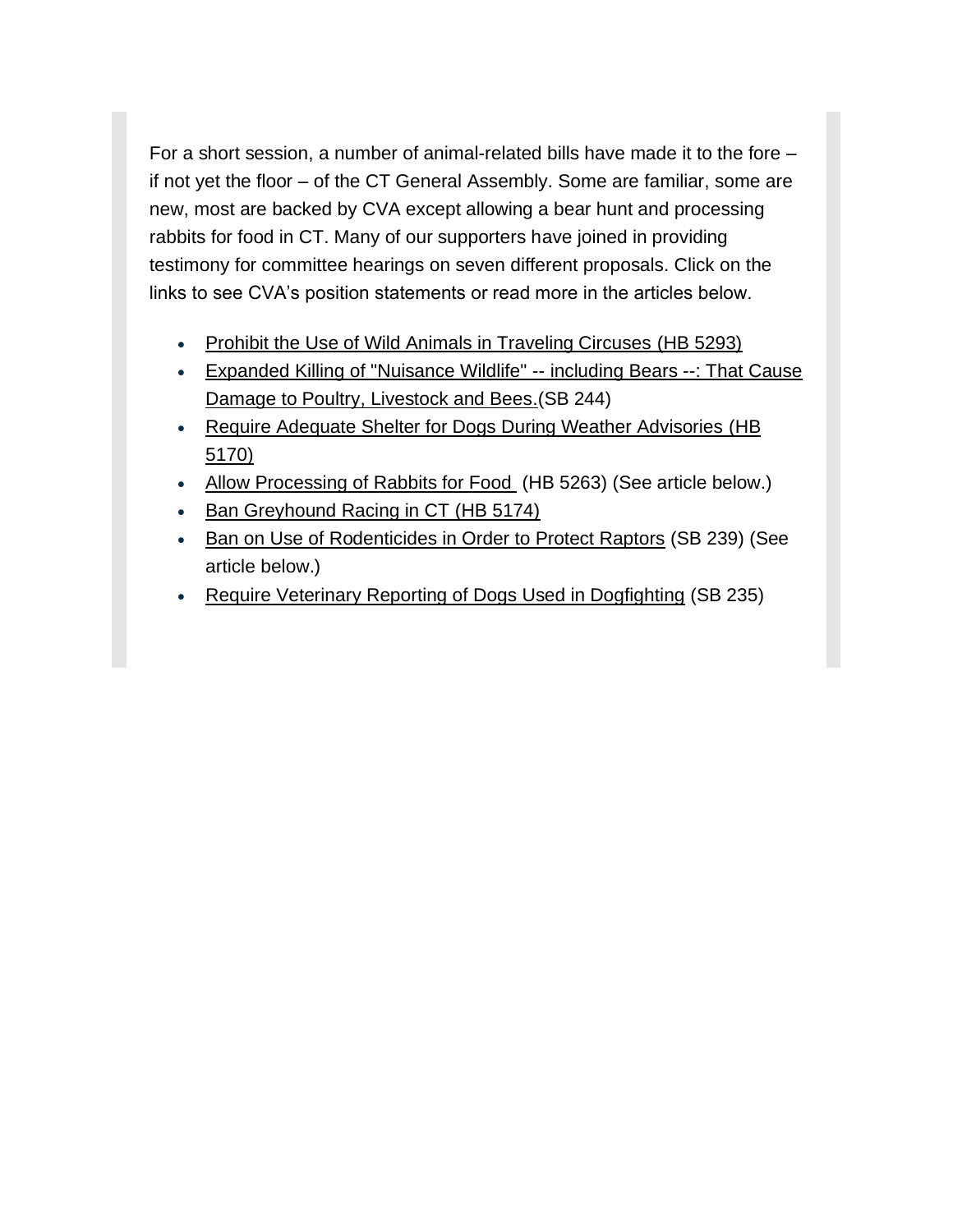

## **Factory Farming Rabbits in CT? No Way!**

CVA supporters were appalled, as were most animal lovers in CT, that as the country recognizes the elevated role of rabbits as household pets, the Connecticut Department of Agriculture (DOAG) chooses to initiate a program that will expedite killing and processing of thousands of rabbits for food. Two committees of the General Assembly heard from animal advocates who said CT's agricultural policy was out of touch with the views held by the State's overall population.

**[Read](https://www.ctvotesforanimals.org/mar-22) more**

*Joyful Jeannie photo courtesy of Seaside Rabbit Sanctuary for rescued meat rabbits where she now lives*

**Protect CT Raptors. Say 'No' to Rat Poisons.**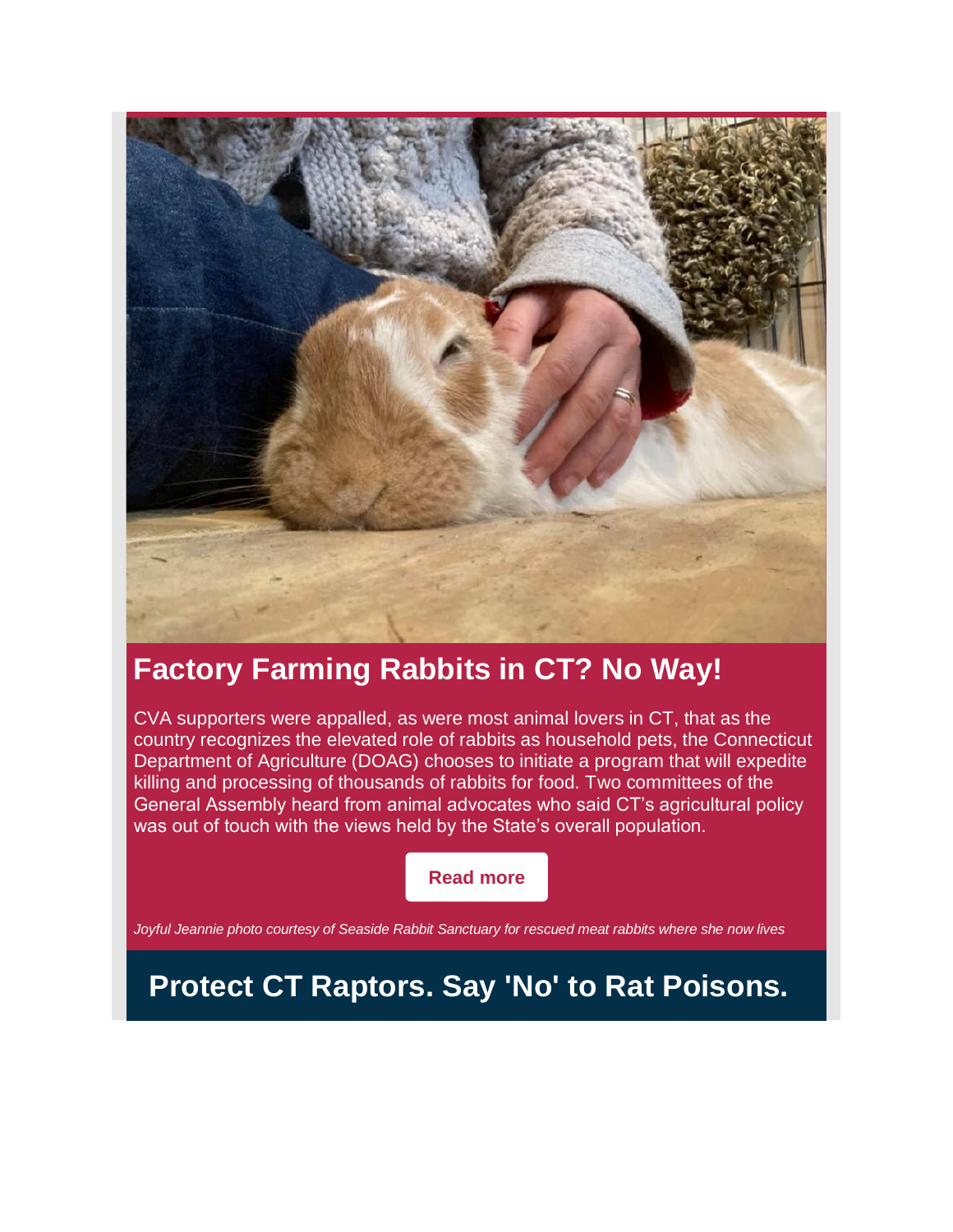A CVA-supported bill (SB 239) to prohibit the use of rodenticides (pesticides that kill rodents and endanger the birds who eat them) on state lands is moving through the legislative process. The original intent of the measure was weakened to include only more potent secondgeneration rodenticides, limiting its reach. The bill is a good first start, however, raising awareness of what rodenticides do to CT's birds of prey. CVA is monitoring the legislation, which now heads to the floor of the House. Watch for updates and Alerts in the coming weeks.



**[Read](https://www.ctvotesforanimals.org/march-22-rodent) more**

## **Animals in Ukraine Need Your Help!**



The Russian invasion of Ukraine has resulted in dire conditions not only for the people of that country, but for animals as well. Many Ukrainians are fleeing their homeland with only what they can carry; sometimes that includes a beloved pet. Many other animals, however, are sadly left behind. With an estimated 50,000 stray animals already in the streets of Ukraine, the nation's animal shelters are feeling the strain. Departing personnel and delivery of food supplies are among the biggest challenges faced by shelter staff. Those dedicated workers – and the animals – are grateful for your donations and support.

*CVA does not endorse any of the organizations listed on the website. We present it only as information that could be helpful* 

**Help [Ukraine](https://sentientmedia.org/russo-ukrainian-war-resources-and-groups-to-support/?fbclid=IwAR3Sve7jwGICJwcasdAtlnCnwUZQaRKf5cFWGefHiV-DUBvGpckWmIFh-PQ)**